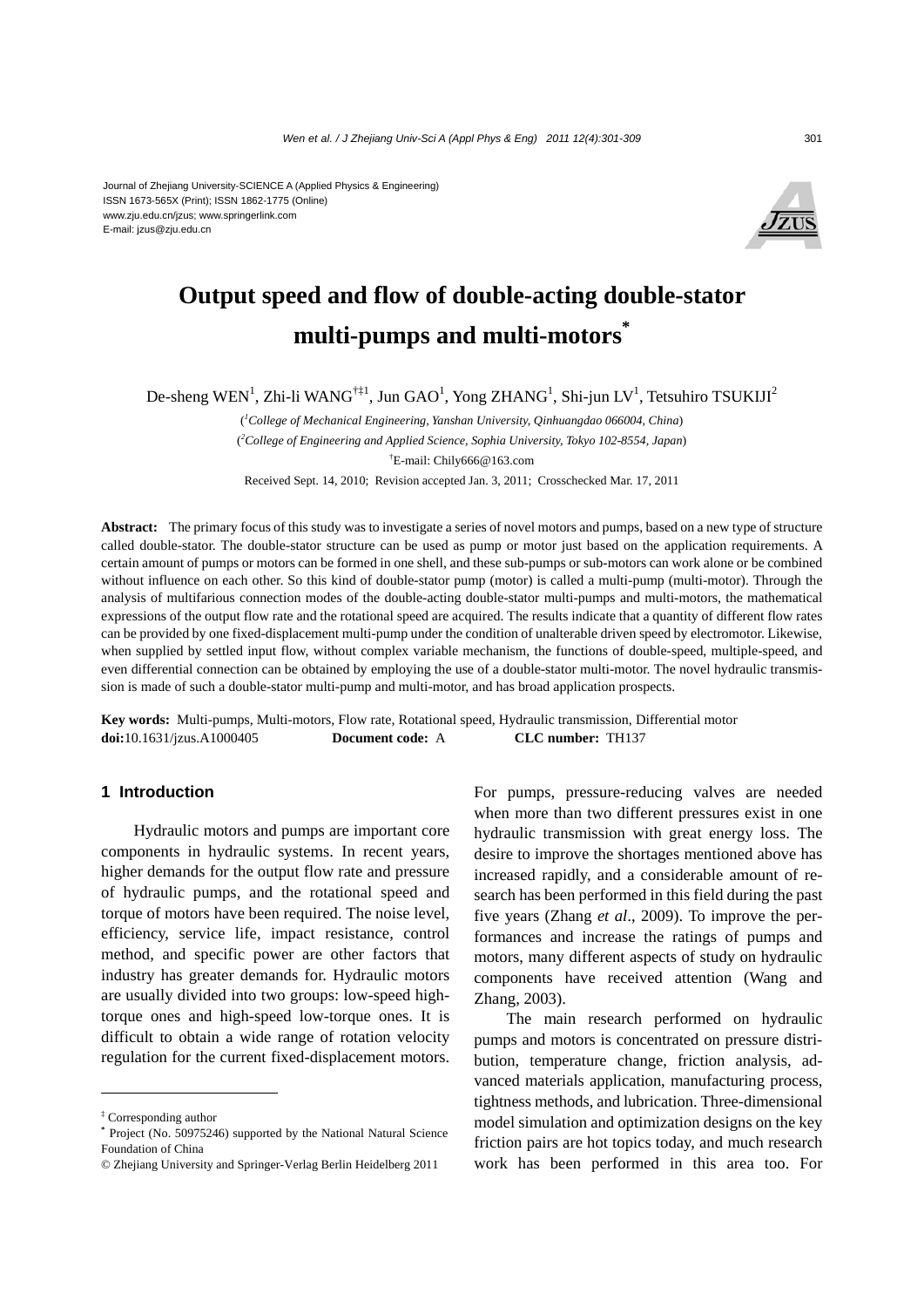example, the single-cylinder and multi-cylinder pumping dynamics models of a swash plate piston pump were improved. Particular attention has been paid to the design influences of key parts of the valve plate. The cross angle and the pre-compression angle of the valve plate were optimized, based on the pumping dynamics model (Manring, 2003; Ma *et al*., 2010). Advances in variable frequency technology have improved the energy-saving level and response speed. The variable speed electro-hydraulic technology can control hydraulic systems by varying pump speeds and output flow rates (Jahns and Owen, 2001; Peng *et al*., 2004). Significant amounts of work regarding various control algorithms, expert systems, optimal design method, and advanced 3D-application software have been applied in hydraulic industry (Azadeh *et al.*, 2009; Spence and Amaral-Teixeira, 2009; Wang *et al.*, 2009; Shin and Sung, 2010; Xue and Shi, 2010). In addition, the demand for more environmental and fuel-efficient construction machinery, especially for hydraulic excavators, has been increased in response to growing environmental and energy-saving concerns. A method of how to regenerate the potential energy for a hybrid hydraulic excavator was discussed in detail by Lin *et al.* (2010). Moreover, a virtual prototype technology was used in the hydraulic industry. The flow, pressure, and power controls of hydraulic components were studied in the way of simulation of the virtual prototype. The virtual prototype technology can well predict the pump performance and would be a good choice for designing and optimizing the components (Yang *et al*., 2010). In addition, research on reducing the noise level is a hot topic today, and much research work has been performed (Yang *et al*., 2009). Advances in materials and seizure technology have improved contamination tolerance and fatigue technology (Bobzin *et al*., 2004; Nilsson and Prakash, 2009), including nanostructured materials as a new class of engineering materials with enhanced properties and structural length scale between 1 and 100 nm, which have a broad application when producing novel components (Chawla *et al*., 2007). However, little attention is paid to the operating principles of the existing pumps or motors to improve their characteristics (Wen, 2011).

The design of the double-stator structure offers a lower-cost alternative in comparison to other fluidpower and fluid-transfer mechanisms over a broad range of applications. Designers of engines, compressors, machine tools, tractors, and other equipments requiring hydraulic systems can use an integrally designed double-stator pump and motor for a more compact and lower weight unit. In most cases, it will also run more quietly for no variable mechanisms are required.

It is a significant and challenging issue to study the theory of multi-pump and multi-motor hydraulic systems based on the existing structures and operating principles of hydraulic components. For this reason, we made an innovation in the field of structure and operating principles of components and developed a series of novel ones.

## **2 Structure and operating principles**

Generally, the hydraulic transmission systems consist of single pumps and single motors, whose basic structures require the use of one rotator corresponding to one stator in a single shell (Lei, 1998). Different from the common ones, there are two stators corresponding to one rotator for this novel double-stator structure. The specific configuration of a double-acting double-stator multi-pump (multi-motor) with doubleroller and connecting-bar is shown in Fig. 1. The basic structure includes a rotator, inner and outer stators, inner and outer rollers, and connecting-bars. The rotator is a concentric cylinder on which several thorough grooves are installed. For each groove, there is a group of double-rollers and connecting-bars. The inner and outer stators are stationary. Four pairs of the inlet and the outlet ports, used for suction and delivery action, are installed on the shell. The inlet and outlet segments are controlled by the valve plate located on the two side plates. The distance between the inner and the outer stators is equal, and both of their fringes resembled curves.

Here, we suppose that it is used as a pump to account for the operating principle. The variable volume of the two outer pumps is formed by the outer stator, the group of rollers and connecting-bar, the rotator, the outer valve plate, and two side plates. Likewise, the inner variable volume of the two inner pumps is composed of the group of rollers and connecting-bar, the inner stator, the rotator, the inner valve plate, and two side plates. There are four pumps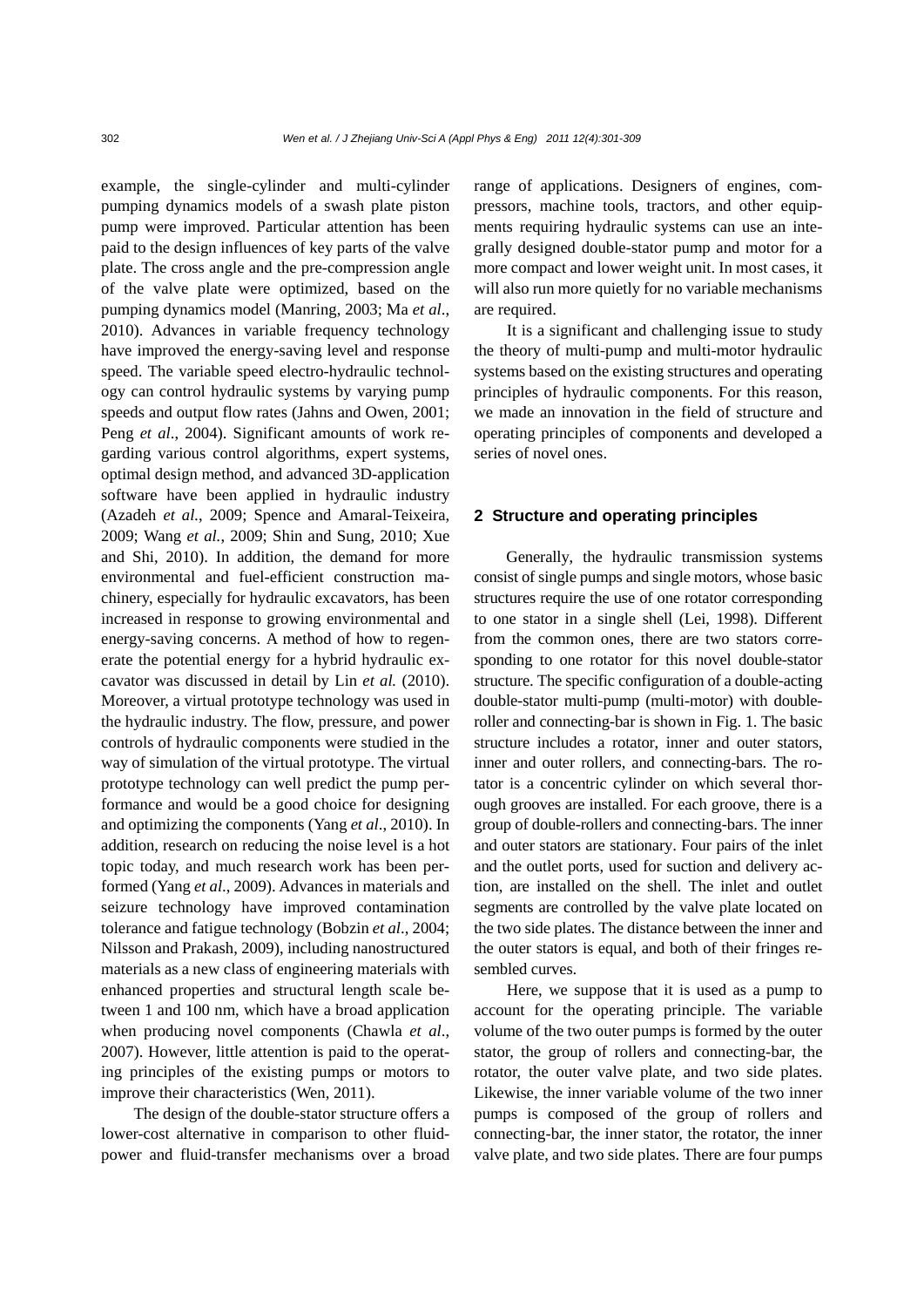

**Fig. 1 Structure section (a) and prototype (b) of the double-acting double-stator multi-pump with doublerollers and connecting-bar** 

1: Rotator; 2: Inner stator; 3: Valve plate of the outer pump; 4: Outer roller; 5: Connecting-bar; 6: Inner roller; 7: Inlet or outlet port of the inner pump; 8: Valve plate of the inner pump; 9: Outer stator

in one shell for a double-acting double-stator multipump. Each of these sub-pumps can work alone or be combined depending on the actual requirement. A certain number of different output flow rates can be provided by one double-stator fixed-displacement pump, and it can work at various hydraulic system pressures at the same time. There is a proportional relationship between each of the output flow rates and the ratio of the displacement of the inner pump to that of the outer one. When compared with the pump, using the same action times and volume, two pumps appeared in one shell. Hence, the displacement is enlarged, and the specific power is increased as well as with the advantages of small size and light weight. Moreover, the radial forces balance well for the double-acting double-stator structure, and the rolling frictions among rollers and stators can reduce the damages due to friction.

Similarly, under the condition of the same input flow and without complex variable mechanism, a certain amount of different output rotational speeds can be acquired when it is used as a motor. Likewise, the proportional relationship exists between the output rotational speeds (Wen, 2003a; 2003b; 2008).

Furthermore, if we change the shape of the inner and the outer stators, the single-acting, triple-acting, and even the multiple-acting double-stator multipumps (multi-motors) can be acquired. The doubleroller setup with a connecting-bar can be designed as a rectangle slider, single-roller, and concentric circle vane, etc.

Simulation, theoretical analysis, test results, structure parameters, performance standards, and graphic symbols of these novel hydraulic components as well as the definition of multi-pumps and multimotors were discussed in detail (Wen *et al*., 2008; 2011; Wen, 2009).

# **3 Modeling of double-stator multi-pumping dynamics**

According to the description above, the main moving parts of double-stator multi-pump are the rotator and the roller group (including two rollers and a connecting-bar). The rotational speed of the rotator is the speed of the electric motor, which is approximately a constant. Thus, the primary focus of the dynamics analysis is to study the movement of the roller group. The outer curve of the inner stator and the inside curve of the outer stator are concentric and similar, and the distance between the two curves is equal in distance. Therefore, no radial movement exists between the two curves for the roller group. So, the absolute movement of the roller group is the rotational motion around the center of the stator, which is composed of the rotational and the radial elastic motions of the roller group that follows the rotator. The rotational velocity is the same as the rotational speed of the rotator driven by the motor. Besides, the motion of the roller group has a close relationship with the shape of the two curves mentioned above. The two curves are composed of four working curves and four transition curves. The four working curves consist of two large and two small circular arcs, which are all concentric arcs and symmetrically located. The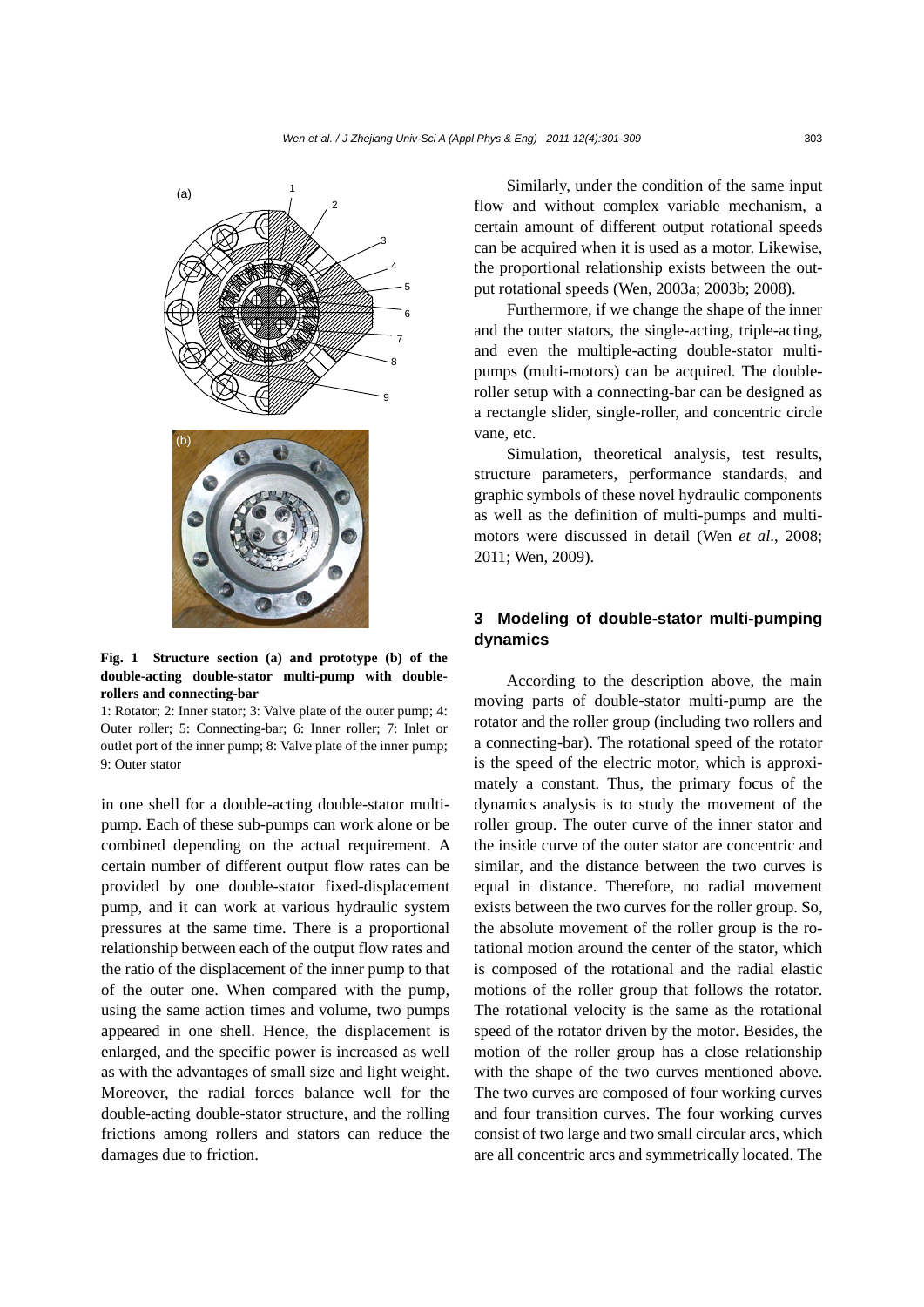equivalent acceleration and deceleration models are selected as the mathematical expression of the four transition curves, which are also symmetrically distributed. In the study of the pumping dynamics of the double-acting double-stator multi-pump, the motion of the roller group can be better described by means of polar coordinates. The mathematical model of polar radius should be acquired first. Since the structure of the double-acting double-stator is centrosymmetric, a quarter of the movement will be used as an example (Fig. 2).

Firstly, some common parameters are explained as follows: 2*γ* and 2*β* are the large and the small circular arc angles of the outer stator respectively,  $\alpha$  is the transition curve angle,  $\phi$  is the polar angle of the center of the roller group, *ω* is the rotation speed of the rotator, and  $\rho$  is the polar radius of the center of the roller group, which can be expressed as

$$
\rho = \begin{cases}\nR - \frac{L}{2}, & 0 \le \phi \le \beta, \\
R + \frac{2(R_1 - R)}{\alpha^2} (\phi - \beta)^2 - \frac{L}{2}, & \beta < \phi \le \beta + \frac{\alpha}{2}, \\
R_1 - \frac{2(R_1 - R)}{\alpha^2} (\alpha + \beta - \phi)^2 - \frac{L}{2}, \beta + \frac{\alpha}{2} < \phi \le \alpha + \beta, \\
R_1 - \frac{L}{2}, & \alpha + \beta < \phi \le \alpha + \beta + \gamma,\n\end{cases}
$$
\n(1)

where  $L$  is the length of the roller group,  $R$  and  $R_1$  are the small and the large circular arc distribution radii, respectively.

The absolute speed of the roller group  $V_a$  consists of the following velocity  $V_e$ , which comes from the rotational speed of the rotator, and the relative velocity  $V_r$ , and is calculated by

$$
V_{\rm a} = V_{\rm e} + V_{\rm r}, V_{\rm a} = \sqrt{V_{\rm e}^2 + V_{\rm r}^2},
$$
  
\n
$$
V_{\rm r} = \frac{d\rho}{dt}, V_{\rm e} = \rho\omega,
$$
\n(2)



**Fig. 2 Diagrammatic sketch of dynamics analysis**  (a) Parameters of the rotator distribution; (b) Polar coordinates and velocity resolution

where the forward direction of  $V_r$  is the outward motion of the roller group, and the direction of  $V_e$  is the tangential direction of the revolving rotator.

Substituting Eq. (1) into Eq. (2), the absolute speed of the roller group is given as Eq. (3) (see the bottom of this page).

The acceleration of the roller group  $a_a$  is composed of the relative acceleration  $a_r$ , the following acceleration  $a_e$ , and Coriolis acceleration  $a_k$ , and can be expressed by

$$
a_{a} = a_{r} + a_{e} + a_{k}, \quad a_{a} = \sqrt{(a_{r} - a_{e})^{2} + a_{k}^{2}},
$$
  
\n
$$
a_{r} = \frac{d^{2} \rho}{dt}, a_{e} = \rho \omega^{2}, a_{k} = 2\omega V_{r}.
$$
\n(4)

$$
V_{\rm a} = \begin{cases} (R - L/2)\omega, & 0 \le \phi \le \beta, \\ \sqrt{\left[R + 2\left(R_{\rm 1} - R\right)\left(\phi - \beta\right)^2 / \alpha^2 - L/2\right]^2} \omega^2 + \left[4\left(R_{\rm 1} - R\right)\left(\phi - \beta\right) \omega / \alpha^2\right]^2, & \beta < \phi \le \beta + \frac{\alpha}{2}, \\ \sqrt{\left[R_{\rm 1} - 2\left(R_{\rm 1} - R\right)\left(\alpha + \beta - \phi\right)^2 / \alpha^2 - L/2\right]^2} \omega^2 + \left[4\left(R_{\rm 1} - R\right)\left(\alpha + \beta - \phi\right)\omega / \alpha^2\right]^2, & \beta + \frac{\alpha}{2} < \phi \le \alpha + \beta, \\ (R_{\rm 1} - L/2)\omega, & \alpha + \beta < \phi \le \alpha + \beta + \gamma. \end{cases} \tag{3}
$$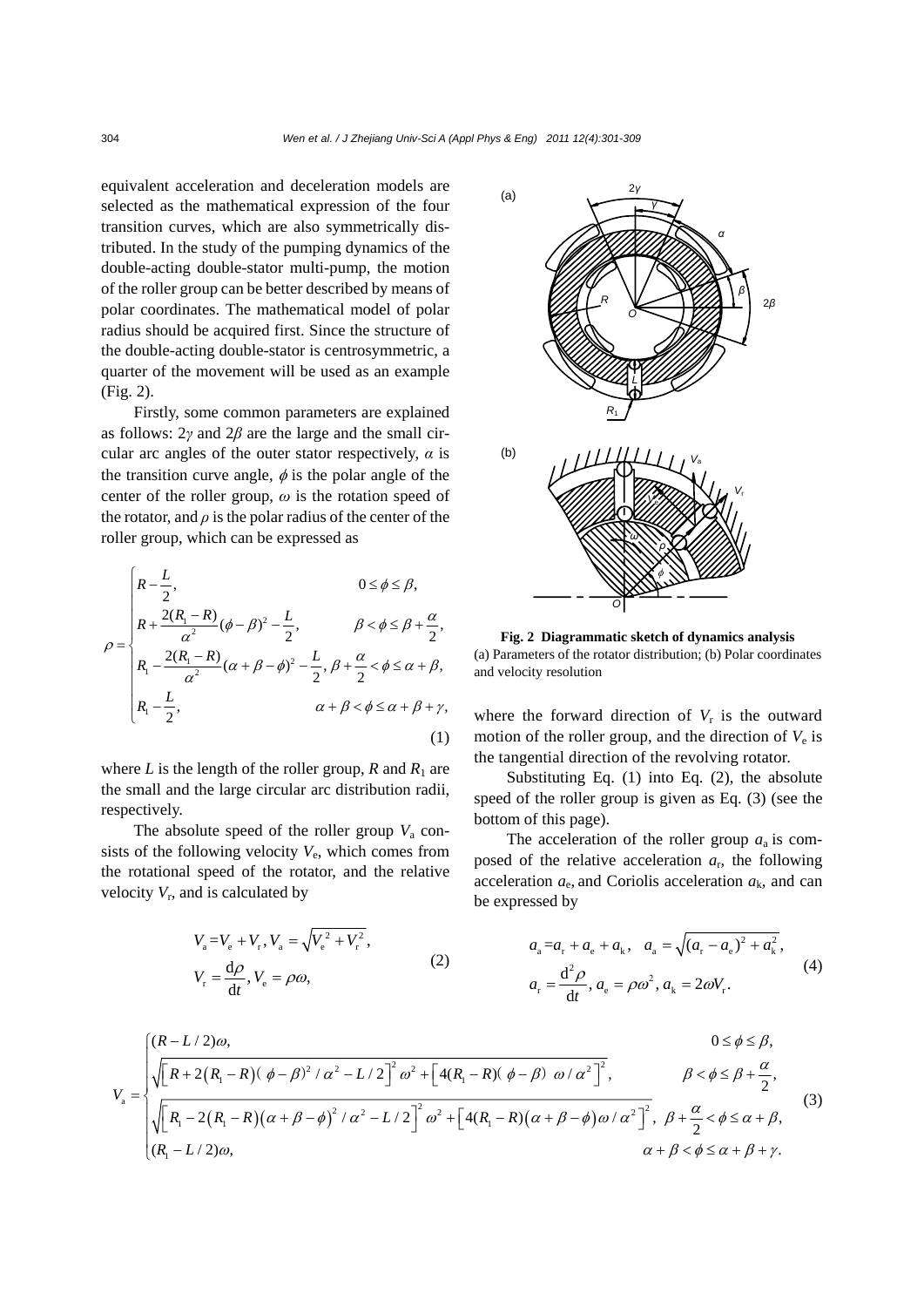Based on Eqs.  $(1)$ ,  $(2)$ , and  $(4)$ , the composition of acceleration of the roller group is given as Eq. (5) (see the bottom of this page).

# **4 Connection modes and speed of doubleacting multi-motors**

Different output and input flows can be acquired by changing the connection mode of multi-pumps and multi-motors, respectively.

To facilitate explication, we suppose that the input flow rate is always the same as *Q*, and the displacements of the two inner and two outer motors as *q*11, *q*12, *q*21, and *q*22.

For double-acting double-stator multi-motors, two major combination categories exist: the common connection and the differential connection. The connection features for each of the two different connection modes are discussed in detail.

### **4.1 Common connection**

Fig. 3a indicates that only one of the outer motors is working, while Fig. 3b shows that two outer motors are working with no load on the inner motors. In the term of double-acting double-stator multimotor structure, the next mathematical expression can be obtained:

$$
\frac{q_{21}}{q_{11}} = \frac{q_{22}}{q_{12}} = C, \ \ q_{11} = q_{12}, \ \ q_{21} = q_{22}, \tag{6}
$$

where  $C$  is a constant dependant on the design of the inner and outer motors' displacements.

When only one of the inner motors is working, the output rotational speed is expressed by

$$
n_1 = \frac{Q}{q_{11}}.\tag{7}
$$



**Fig. 3 Schematic drawings of double-acting double-stator multi-motor connection with one outer motor (a) and two outer motors (b) working**

Eq. (7) is the basic expression of the rotational speed of the multi-motors. The other output rotational speeds listed in Table 1 in different connection modes have a certain proportional relationship with  $n_1$ , and the calculation method is similar with Eq. (7). A similar explanation can be used to describe Tables 2 and 3.

## **4.2 Differential connection**

Because of the double-stator structure, a novel differential connection of double-stator multi-motors, which is similar to differential hydraulic cylinder can be acquired. When a double-acting double-stator multi-motor is working, the torque provided by one

$$
a_{\rm a} = \sqrt{\sqrt{\left(\frac{4(R_{\rm l} - R)\omega^2}{\alpha^2} - \left[R + \frac{2(R_{\rm l} - R)}{\alpha^2}(\phi - \beta)^2 - \frac{L}{2}\right]\omega^2\right)^2 + \left[\frac{8(R_{\rm l} - R)}{\alpha^2}(\phi - \beta)\omega^2\right]^2}, \qquad \beta < \phi \le \beta + \frac{\alpha}{2},
$$
\n
$$
a_{\rm a} = \sqrt{\sqrt{\left(\frac{-4(R_{\rm l} - R)\omega^2}{\alpha^2}\right) - \left[R_{\rm l} - \frac{2(R_{\rm l} - R)}{\alpha^2}(\alpha + \beta - \phi)^2 - \frac{L}{2}\right]\omega^2\right)^2 + \left[\frac{8(R_{\rm l} - R)}{\alpha^2}(\alpha + \beta - \phi)\omega^2\right]^2}, \quad \beta + \frac{\alpha}{2} < \phi \le \alpha + \beta, \tag{5}
$$
\n
$$
\frac{a}{(R_{\rm l} - L/2)\omega^2}, \qquad \alpha + \beta < \phi \le \alpha + \beta + \gamma.
$$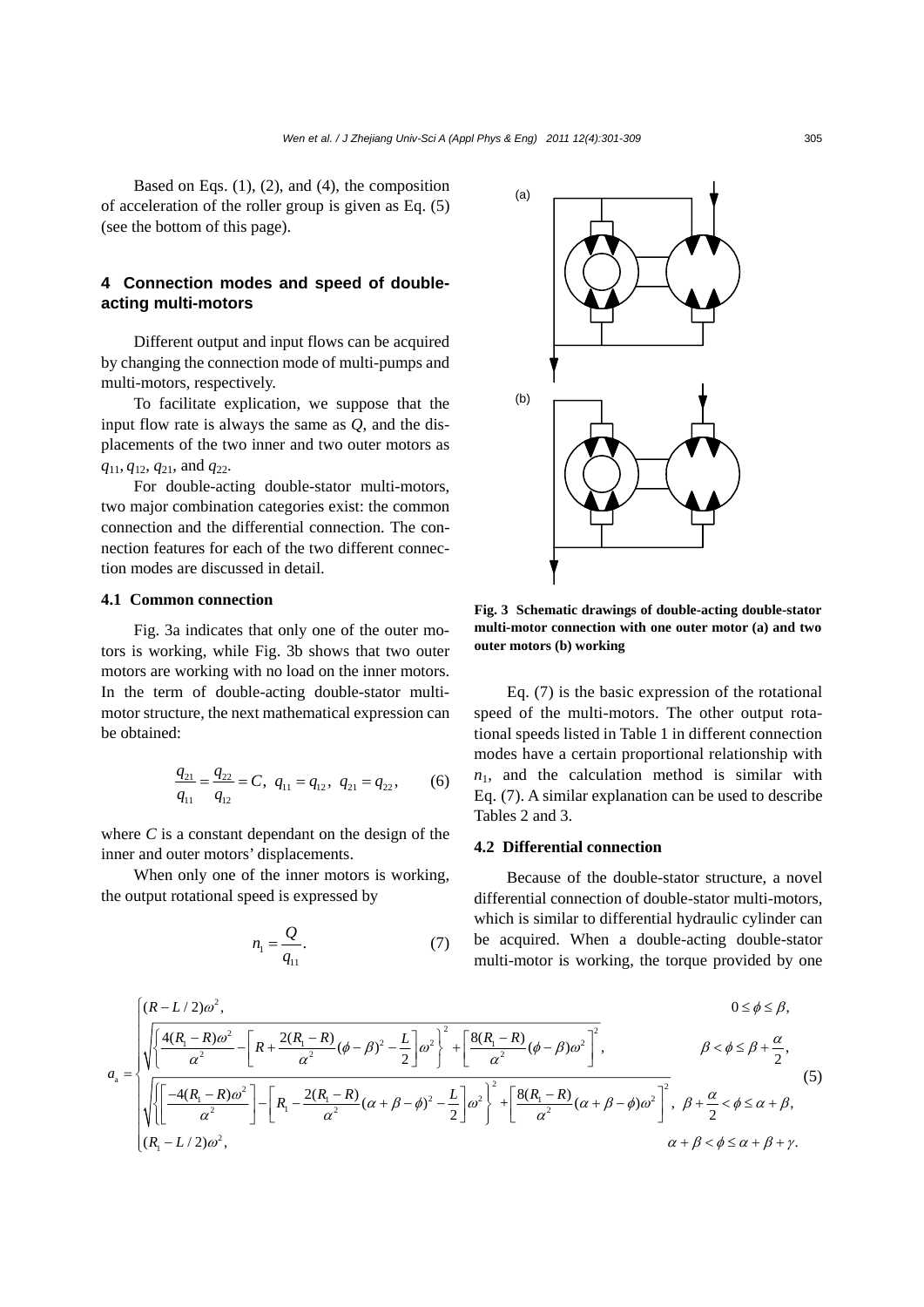|                              | Table 1 Rotational speeds of the double-acting multi- |  |
|------------------------------|-------------------------------------------------------|--|
| motors in common connections |                                                       |  |

| CМ                            | $N_{\rm in}$ | $N_{\text{out}}$            | Output rotational speed (r/min)                   |
|-------------------------------|--------------|-----------------------------|---------------------------------------------------|
| 1                             |              | 0                           | $n_1 = Q/q_{11}$                                  |
| $\mathfrak{D}_{\mathfrak{p}}$ | 2            | 0                           | $n_2 = Q/2q_{11} = n_1/2$                         |
| 3                             | $\theta$     | 1                           | $n_3 = Q/q_{21} = Q/Cq_{11} = n_1/C$              |
| 4                             | 0            | 2                           | $n_4 = Q/(q_{21} + q_{22}) = n_1/2C$              |
| 5                             |              | 1                           | $n_5 = O/(q_{11} + q_{21})$                       |
|                               |              |                             | $=O/(q_{11}+Cq_{11})=n_1/(1+C)$                   |
| 6                             |              | $\mathcal{D}_{\mathcal{L}}$ | $n_6 = Q/(q_{11} + q_{21} + q_{22}) = n_1/(1+2C)$ |
|                               | 2            | 1                           | $n_7=Q/(2q_{11}+q_{21})=n_1/(2+C)$                |
| 8                             |              | っ                           | $n_8 = Q/(2q_{11} + 2q_{21}) = n_1/(2+2C)$        |

CM: connection mode;  $N_{\text{in}}$ : number of the inner working motors; *N*<sub>out</sub>: number of the outer working motors

**Table 2 Rotational speeds of the double-acting multimotors in differential connections** 

| CM.           | $N_{\rm in}$ $N_{\rm out}$ | Output rotational speed (r/min)              |
|---------------|----------------------------|----------------------------------------------|
|               |                            | $n_9 = Q/(q_{21} - q_{11}) = n_1/(C-1)$      |
| $\mathcal{L}$ |                            | $n_{10} = Q/(2q_{21} - q_{11}) = n_1/(2C-1)$ |
| 3             |                            | $n_{11}=Q/(q_{21}-2q_{11})=n_1/(C-2)$        |
| Δ             |                            | $n_{12}=Q/(2q_{21}-2q_{11})=n_1/(2C-2)$      |

CM: connection mode;  $N_{\text{in}}$ : number of the inner working motors; *N*<sub>out</sub>: number of the outer working motors

**Table 3 Output flow rates of the double-acting multipumps** 

| CМ | $N_{\rm in}$   | $N_{\rm out}$                 | Output flow rate $(L/min)$                                                    |
|----|----------------|-------------------------------|-------------------------------------------------------------------------------|
| 1  | -1             | $\Omega$                      | $Q_{\rm a} = q_{\rm b}^{\prime} n_{\rm a}$                                    |
| 2  | 2              | $\theta$                      | $Q_2 = 2q'_{11}n_a = 2Q_1$                                                    |
| 3  | $\Omega$       | 1                             | $Q_3 = q'_{21} n_4 = C'Q_1$                                                   |
| 4  | $\theta$       | $\mathfrak{D}_{\mathfrak{p}}$ | $Q_4 = 2q'_2 n_4 = 2C'Q_1$                                                    |
| 5  | 1              | 1                             | $Q_5 = (q'_{11} + q'_{21})n_a = (1 + C')Q_1$                                  |
| 6  | 1              | $\mathfrak{D}$                | $Q_6 = (q'_{11} + 2q'_{21})n_a = (1 + 2C')Q_1$                                |
| 7  | $\mathfrak{D}$ | 1                             | $Q_1 = (2q'_{11} + q'_{21})n_{4} = (2 + C')Q_1$                               |
| 8  |                | $\mathfrak{D}_{\mathfrak{p}}$ | $Q_{s} = (2q_{11}^{\prime} + 2q_{21}^{\prime})n_{d} = (2 + 2C^{\prime})Q_{1}$ |

CM: connection mode;  $N_{\text{in}}$ : number of inner pumps;  $N_{\text{out}}$ : number of outer pumps;  $n_d$ : rotational speed of the electromotor

outer motor is larger than that by one inner motor. So the rotation direction is determined by the outer motor. Then the inner motor is used as the pump in differential connection to provide hydraulic oil to the outer motor. Therefore, the total input flow for double-stator multi-motors is enlarged. The differential function of double-stator multi-motors is suited for high-speed working conditions.

Fig. 4 shows that two inner motors and one outer motor are combined as one kind of differential connections.



**Fig. 4 Schematic drawing of double-acting multi-motor in differential connections**

The mathematical expression of the output rotational speed in a differential connection composed by one inner motor and one outer motor is

$$
n_9 = \frac{Q}{q_{21} - q_{11}} = \frac{1}{C - 1} n_1.
$$
 (8)

The above description shows that a doublemotor fixed-displacement multi-motor can output twelve different rotational speeds under the condition of the same input flow rate and without a complex variable displacement mechanism (Tables 1 and 2).

# **5 Connection modes and flow of doubleacting multi-pumps**

One fixed-displacement multi-pump can output a certain number of different flows driven by a constant speed, and can work at diverse system pressures without the use of a pressure-reducing valve. All of these functions are based on the various combinations of the multi-pumps.

Using the double-acting fixed-displacement multi-pumps as an example, there are eight different connection methods available (Table 3), two of which are shown in Fig. 5.

Based on the structure of double-stator, the following relational expression can be obtained:

$$
\frac{q'_{21}}{q'_{11}} = \frac{q'_{22}}{q'_{12}} = C', \quad q'_{11} = q'_{12}, \quad q'_{21} = q'_{22}, \tag{9}
$$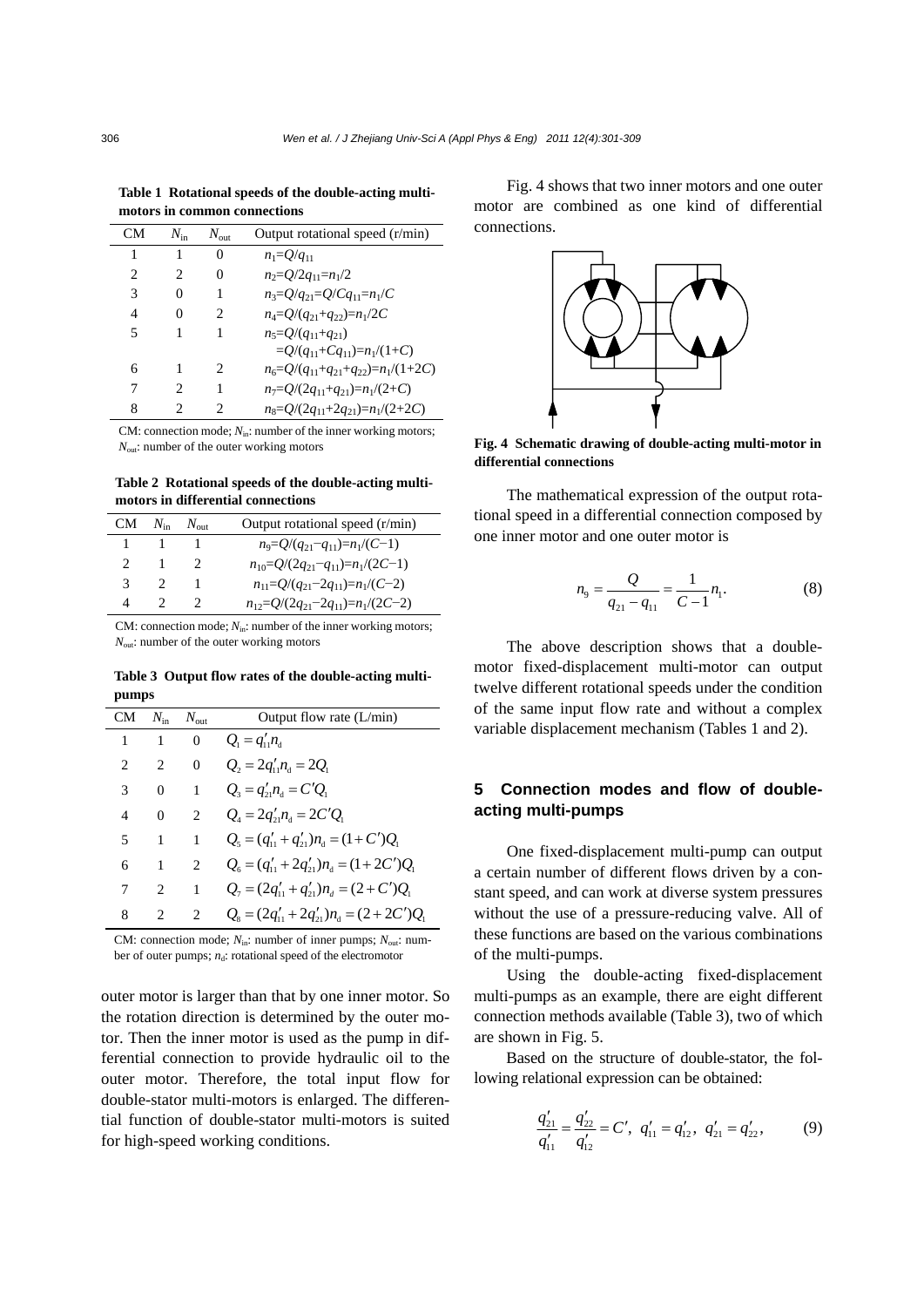where  $q'_{11}$ ,  $q'_{12}$ ,  $q'_{21}$ , and  $q'_{22}$  are the displacements of the two inner pumps and the two outer pumps, and *C*′ is a constant, depending on the ratio of the inner and outer pumps' displacements.



**Fig. 5 Connection modes of double-acting multi-pumps with two inner pumps (a) and two outer pumps (b) working**

## **6 Speed analysis of multi-motors**

After obtaining the various connection methods of the multi-pumps and multi-motors, a novel hydraulic transmission has come into being, which is called multi-pump and multi-motor transmission. Since there are many connection modes for the multi-pumps and multi-motors, the connection of double-acting multi-pumps with multi-motors is taken as an instance to illustrate the advantage of the new type of transmission.

Through the above analysis, one double-acting fixed-displacement multi-motor can output twelve different rotational speeds under the same input flow rate. For a single double-acting multi-pump, eight connection modes are possible. In other words, eight different flow rates can be provided. Therefore, there are 96 connection configurations, when such pump and motor are combined. That is to say, 96 output

rotational speeds can be acquired for a double-acting multi-pump combined with a multi-motor transmission. Every mathematical expression of the output rotational speed can be obtained by performing the following matrix multiplication:

$$
M = M_1 \times M_2
$$
  
=  $\left[ n, \frac{1}{2}n, \frac{1}{C}n, \frac{1}{2C}n, \frac{1}{1+C}n, \frac{1}{1+2C}n, \frac{1}{2+C}n, \frac{1}{2+2C}n, \frac{1}{2+2C}n, \frac{1}{C-1}n, \frac{1}{2C-1}n, \frac{1}{C-2}n, \frac{1}{2C-2}n \right]^T$   
 $\times [1, 2, C', 2C', 1+C', 1+2C', 2+C', 2+2C']^T,$ 

where  $M_1$  is the calculational result of the output rotational speed of double-acting multi-motors,  $M_2$  is the coefficient matrix of the results of the flow rate for double-acting multi-pumps, and  $M$  is an  $8 \times 12$  matrix, and represents the calculational result of the output rotational speed of double-acting multi-motors with multi-pumps.

## **7 Conclusions**

In this paper, some conclusions can be drawn based on the analysis above:

1. The basic structure of the novel hydraulic pumps (motors) is that there is one rotor corresponding to two stators, and thus more than two motors or pumps can be configured for use in a single shell. This paper lays the groundwork for multi-pump and multi-motor hydraulic transmission research and adds a new series of hydraulic components.

2. A certain number of different flows can be provided by one of this kind of fixed-displacement pump without the need for use of a variable mechanism or other assisting components. Furthermore, there is a type of proportional relation for every two output flows.

3. Differential motors are acquired, which expand the range of applications and improve the adaptability for hydraulic motors. As the distance between the inner and outer stators is equal, no returning springs and such mechanisms are required.

4. Comparing the pumps with the same action times and volume, two pumps are formed in one shell for double-acting double-stator structure. So it takes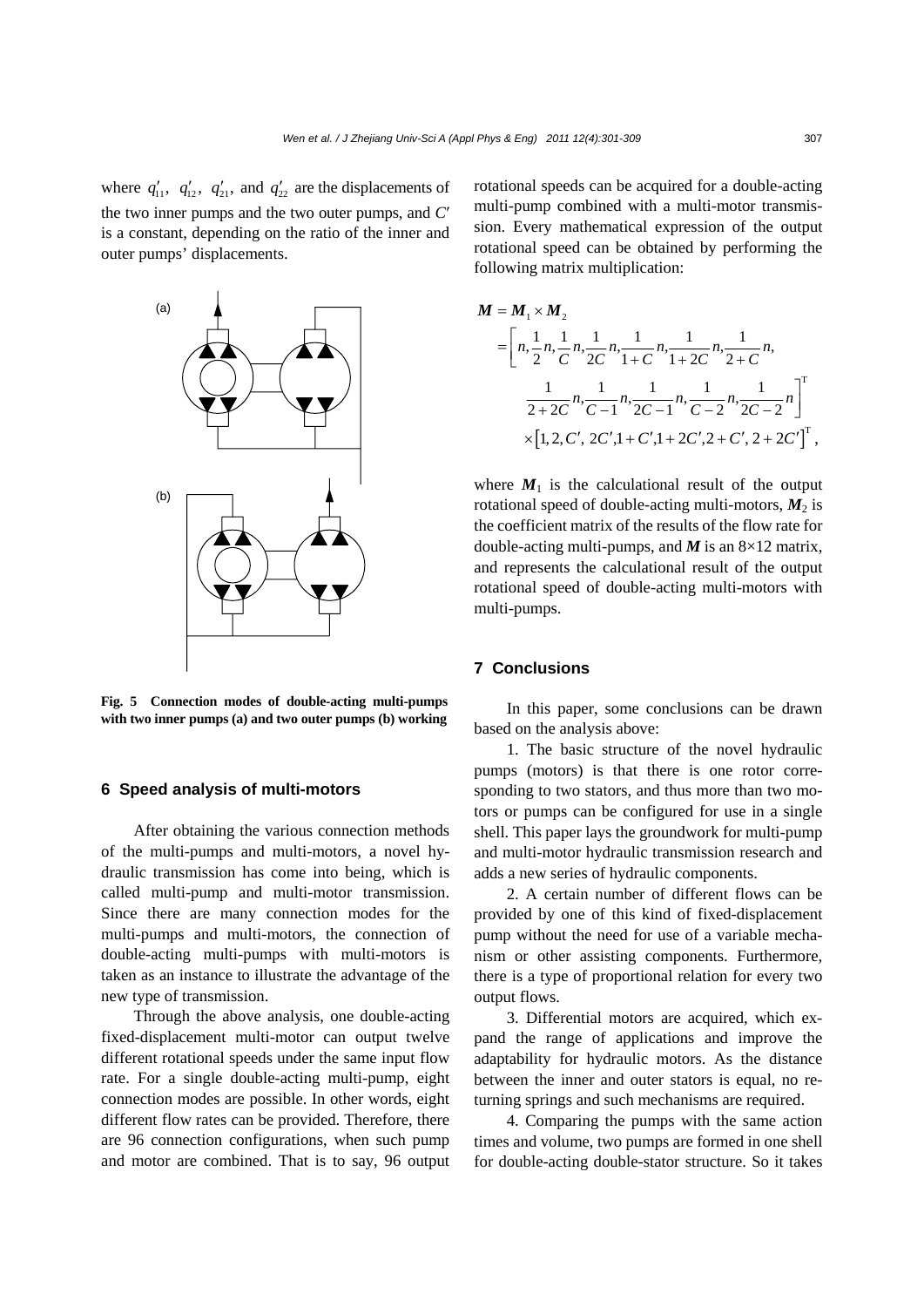the advantages of small size, light weight, and high efficiency in specific power.

5. Ninety-six different rotational speeds from low to high in a wide range of speed regulation can be achieved by such a novel hydraulic transmission. All of these indicate that the novel hydraulic transmissions have a wide range of industrial applications.

In summary, this paper presents a new structure design that is capable of generating large numbers of possible design concepts of hydraulic components automatically for specified operation requirements.

## **Acknowledgments**

The authors are very grateful to the factory of Sophia University, where the first samples and principle experiments of these novel hydraulic pumps and motors were made. The authors express their appreciation to Prof. Yi-qun WANG from College of Mechanical Engineering, Yanshan University for his technical assistance and useful discussion, and great encouragement from Prof. Yong-xiang LU from Chinese Academy of Sciences. We are also very appreciative of the help and good pieces of advice from China Hydraulics Pneumatics & Seals Industry.

#### **References**

- Azadeh, A., Ebrahimipour, V., Bavar, P., 2009. A fuzzy inference system for pump failure diagnosis to improve maintenance process: the case of a petrochemical industry. *Expert Systems with Applications*, **37**(1):627-639. [doi:10.1016/j.eswa.2009.06.018]
- Bobzin, K., Lugscheidera, E., Maesa, M., Goldb, P.W., Loosb, J., Kuhnb, M., 2004. High-performance chromium aluminium nitride PVD-coatings on roller bearings. *Surface & Coatings Technology*, **188**-**189**:649-654. [doi:10.1016/ j.surfcoat.2004.07.030]
- Chawla, V., Prakash., S., Sidhu, B.S., 2007. State of the art: applications of mechanically alloyed nanomaterials—a review. *Materials and Manufacturing Processes*, **22**(4): 469-473. [doi:10.1080/10426910701235900]
- Jahns, T.M., Owen, E.L., 2001. AC adjustable-speed drives at the millennium: how did we get here? *IEEE Transactions on Power Electronics*, **16**(1):17-25. [doi:10.1109/ 63.903985]
- Lei, T.J., 1998. New Compilation of Hydraulic Engineering Manual. Beijing Institute of Technology Press, Beijing, China, p.313-318 (in Chinese).
- Lin, T.L., Wang, Q.F., Hu, B.Z., Gong, W., 2010. Research on the energy regeneration systems for hybrid hydraulic

excavators. *Automation in Construction*, **19**(8):1016- 1026. [doi:10.1016/j.autcon.2010.08.002]

- Ma, J.N., Fang, Y.T., Xu, B., Yang, H.Y., 2010. Optimization of cross angle based on the pumping dynamics model. *Journal of Zhejiang University-SCIENCE A (Applied Physics & Engineering)*, **11**(3):181-190. [doi:10.1631/jzus.A0900417]
- Manring, N.D., 2003. Valve-plate design for an axial piston pump operating at low displacements. *Journal of Mechanical Design*, **125**(1):200-205. [doi:10.1115/1.1541632]
- Nilsson, D., Prakash, B., 2009. Investigation into the seizure of hydraulic motors. *Tribology International*, **43**(1-2):92- 99. [doi:10.1016/j.triboint.2009.05.001]
- Peng, T.H., Xu, B., Yang, H.Y., 2004. Development and research overview on variable frequency hydraulic technology. *Journal of Zhejiang University (Engineering Science)*, **38**(2):215-221 (in Chinese).
- Shin, S.J., Sung, H.J., 2010. Three-dimensional simulation of a valveless pump. *International Journal of Heat and Fluid Flow*, **31**(5):942-951. [doi:10.1016/j.ijheatfluidflow.2010. 05.001]
- Spence, R., Amaral-Teixeira, J., 2009. A CFD parametric study of geometrical variations on the pressure pulsations and performance characteristics of a centrifugal pump. *Computers & Fluids*, **38**(6):1243-1257. [doi:10.1016/j. compfluid.2008.11.013]
- Wang, Y.Q., Zhang, W., 2003. Summary of fluid power transmission and control technology. *Chinese Journal of Mechanical Engineering*, **39**(10):95-99 (in Chinese).
- Wang, W., Yang, H.Y., Zou, J., Ruan, X.D., Fu, X., 2009. Optimal design of Stewart platforms based on expanding the control bandwidth while considering the hydraulic system design. *Journal of Zhejiang University-SCIENCE A*, **10**(1):22-30. [doi:10.1631/jzus.A0820329]
- Wen, D.S., 2003a. Double-Stator Torque Pump/Motor. China Patent 02144407.2 (in Chinese).
- Wen, D.S., 2003b. Quantitative Same Width and Curvilinear Double-Stators Pump. China Patent 02144406.4 (in Chinese).
- Wen, D.S., 2008. Quantitative Same Width and Curvilinear Double-Stators Axial Pump with Sliders. China Patent 200710139642.X (in Chinese).
- Wen, D.S., 2009. Innovation and Application for Hydraulic Component. Aviation Industry Press, Beijing, China, p.375-384 (in Chinese).
- Wen, D.S., 2011. Theoretical analysis of output speed of multi-pump and multi-motor driving system. *Science China Technological Sciences*, **54**(4):992-997. [doi:10. 1007/s11431-011-4321-4]
- Wen, D.S., Lu, S.J., Liu, X.C., Cai, X.Z., 2008. Theoretic research on variable displacement of equal-width doublestators pump and motor. *Journal of Harbin Institute of Technology*, **40**(11):1840-1844 (in Chinese).
- Wen, D.S., Zhang, Y., Wang, Z.L., Lu, S.J., Tsukiji, T., 2011. Rotating speed and torque of triple-acting multi-pump and multi-motor. *Journal of Xi'an Jiaotong University*, **45**(3): 81-84 (in Chinese).